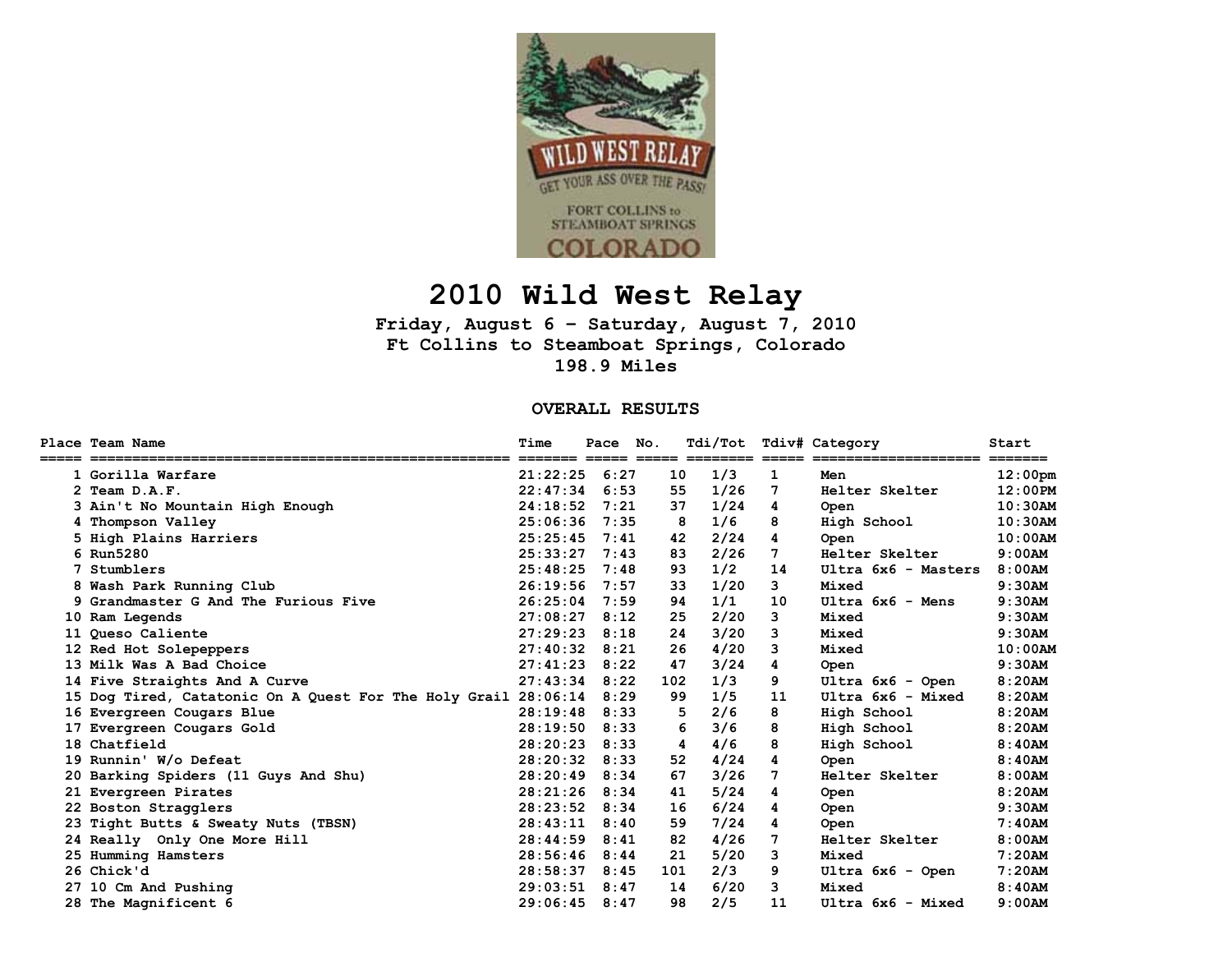| 29 Rubber Chickens                             | 29:21:45          | 8:52 | 51           | 8/24  | 4              | 5:40AM<br>Open                |           |
|------------------------------------------------|-------------------|------|--------------|-------|----------------|-------------------------------|-----------|
| 30 Charlie's Angels                            | 29:28:02          | 8:54 | 18           | 7/20  | 3              | 9:00AM<br>Mixed               |           |
| 31 Little Urban Achievers                      | 29:35:58          | 8:56 | 11           | 2/3   | 1              | 8:00AM<br>Men                 |           |
| 32 DudeWhere's My Van?                         | 29:55:30          | 9:02 | 20           | 8/20  | 3              | 7:40AM<br>Mixed               |           |
| 33 Action Potential                            | 29:56:42          | 9:02 | 106          | 1/5   | 13             | Ultra 6x6 - Helter S 9:00AM   |           |
| 34 The Flint Hillers                           | 30:02:52          | 9:04 | 87           | 5/26  | 7              | 9:00AM<br>Helter Skelter      |           |
| 35 Fort Collins Divas                          | 30:08:32          | 9:06 | 103          | 1/2   | 15             | Ultra 6x6 - Womens<br>8:00AM  |           |
| 36 Team Caliente                               | 30:12:15          | 9:07 | 30           | 9/20  | 3              | 5:40AM<br>Mixed               |           |
| 37 Mile High Motor Boaters                     | 30:19:52          | 9:09 | 46           | 9/24  | 4              | 7:20AM<br>Open                |           |
| 38 Pass Kickers                                | 30:22:10          | 9:10 | 48           | 10/24 | 4              | 8:40AM<br>Open                |           |
| <b>39 Rooster Miners</b>                       | 30:24:38          | 9:11 | 50           | 11/24 | 4              | 7:00AM<br>Open                |           |
| <b>40 We Run To Win</b>                        | 30:26:28          | 9:11 | 34           | 12/24 | 4              | 8:40AM<br>Open                |           |
| 41 Crossfit 5280                               | 30:29:10          | 9:12 | 19           | 10/20 | 3              | 7:40AM<br>Mixed               |           |
| 42 Aggressor Nation                            | 30:32:27          | 9:13 | 36           | 6/26  | 7              | Helter Skelter<br>8:20AM      |           |
| 43 Team Ironclad                               | 30:33:41          | 9:14 | 57           | 13/24 | 4              | 8:20AM<br>Open                |           |
| 44 That's What She Said                        | 30:34:03          | 9:14 | 58           | 14/24 | 4              | 7:40AM<br>Open                |           |
| <b>45 Be The Gift</b>                          | 30:39:11          | 9:15 | 68           | 7/26  | 7              | 7:40AM<br>Helter Skelter      |           |
| 46 Running With A Hobbit                       | 30:42:37          | 9:16 | 53           | 8/26  | 7              | Helter Skelter<br>7:00AM      |           |
| 47 Srg Inspired                                | 30:44:52          | 9:17 | 28           | 11/20 | 3              | 6:40AM<br>Mixed               |           |
| 48 Walking Eagles                              | 30:45:15          | 9:17 | 61           | 15/24 | 4              | 6:20AM<br>Open                |           |
| 49 Legs-O-Licious!                             | 30:50:50          | 9:19 | 74           | 9/26  | 7              | Helter Skelter<br>7:20AM      |           |
| <b>50 Miles Runs The Voodoo Down</b>           | 30:51:04          | 9:19 | 76           | 10/26 | 7              | Helter Skelter<br>6:00AM      |           |
| 51 Ligers                                      | 30:52:06          | 9:19 | 108          | 2/5   | 13             | Ultra 6x6 - Helter S 7:00AM   |           |
| 52 Early Girls                                 | 30:52:33          | 9:19 | 63           | 1/5   | $\overline{2}$ | 7:00AM<br>Women               |           |
| 53 Berthoud Freedom Runners                    | 30:53:53          | 9:20 | з            | 5/6   | 8              | 7:20AM<br>High School         |           |
| 54 Kimley-Horn Khannon Balls                   | 30:57:51          | 9:21 | 1            | 1/2   | 6              | 8:00AM<br>Flatlanders         |           |
| 55 Livin' The Dream                            | 31:07:41          | 9:24 | 75           | 11/26 | 7              | Helter Skelter<br>6:20AM      |           |
| 56 Thin Air And Mountains And Bears - Oh My!   | 31:08:08          | 9:24 | 89           | 12/26 | 7              | 8:00AM<br>Helter Skelter      |           |
| 57 Gunnison High School                        | 31:09:24          | 9:24 | 7            | 6/6   | 8              | 8:20AM<br>High School         |           |
| 58 The Frozen Burrito Legion Takes On Colorado | 31:12:57          | 9:25 | 31           | 12/20 | 3              | 8:00AM<br>Mixed               |           |
| 59 Team Edema                                  | 31:14:35          | 9:26 | 56           | 16/24 | 4              | 8:00AM                        |           |
| 60 Moms On The Run                             | 31:26:37          | 9:30 | 64           | 2/5   | 2              | Open<br>7:40AM<br>Women       |           |
| 61 N2o2 Debt                                   | 31:28:41          | 9:30 | 77           | 13/26 | 7              | 6:20AM<br>Helter Skelter      |           |
| 62 Masters Of Fitlosophy                       | 31:29:41          | 9:31 | 92           | 2/2   | 14             | 6:40AM<br>Ultra 6x6 - Masters |           |
| 63 Unscramble This                             | 31:32:43          | 9:31 | $\mathbf{2}$ | 2/2   | 6              | Flatlanders<br>8:00AM         |           |
|                                                |                   | 9:33 | 22           |       | 3              |                               |           |
| 64 Mortenson                                   | 31:37:15          |      |              | 13/20 | 3              | 6:20AM<br>Mixed               |           |
| 65 Caution: Pass-Plosion!                      | 31:38:41          | 9:33 | 17           | 14/20 | 13             | 7:00AM<br>Mixed               |           |
| 66 Forrest Chumps                              | 31:40:36          | 9:34 | 107          | 3/5   |                | Ultra 6x6 - Helter S 6:40AM   |           |
| 67 Spongebob Slowpants                         | 31:40:44          | 9:34 | 54           | 17/24 | 4              | 6:40AM<br>Open                |           |
| 68 Trunk Monkeys                               | 31:40:53          | 9:34 | 60           | 18/24 | 4              | 7:00AM<br>Open                |           |
| 69 Midnight Mustache Motorboats                | 31:46:58          | 9:36 | 45           | 19/24 | 4              | 6:40AM<br>Open                |           |
| 70 Summit Up                                   | 31:56:25          | 9:39 | 29           | 15/20 | з              | 6:00AM<br>Mixed               |           |
| 71 Heaven Is Between Your Legs                 | 31:57:34          | 9:39 | 72           | 14/26 | 7              | Helter Skelter<br>5:40AM      |           |
| 72 \$39.99 Plus Tax                            | 31:58:49          | 9:39 | 13           | 16/20 | 3              | 7:20AM<br>Mixed               |           |
| 73 Just Passin' Thru                           | $32:05:51$ $9:41$ |      | 43           | 20/24 | 4              | Open                          | 5:40AM    |
| 74 It's Only A Flesh Wound                     | $32:14:32$ 9:44   |      | 9            | 1/1   | 5              | Masters                       | 6:00AM    |
| 75 Pounding The Pavement And The Beers         | $32:17:54$ 9:45   |      | 49           | 21/24 | 4              | Open                          | $5:20$ AM |
| 76 5487                                        | 32:18:58          | 9:45 | 105          | 4/5   | 13             | Ultra 6x6 - Helter S 8:20AM   |           |
| 77 Foxes In Soxes                              | $32:28:16$ 9:48   |      | 104          | 2/2   | 15             | Ultra 6x6 - Womens            | 6:20AM    |
| 78 Bless Our Soles                             | 32:28:29 9:48     |      | 100          | 3/3   | 9              | Ultra 6x6 - Open              | 7:00AM    |
| 79 It Is What It Is                            | 32:38:03 9:51     |      | 96           | 3/5   | 11             | Ultra 6x6 - Mixed<br>7:20AM   |           |
| 80 Pain In The Pass                            | 32:56:05 9:57     |      | 78           | 15/26 | 7              | Helter Skelter                | 6:00AM    |
| 81 Kicking Pass & Taking Names                 | 32:56:21          | 9:57 | 44           | 22/24 | 4              | 5:40AM<br>Open                |           |
| 82 Humpalott And The Junior State Champions    | $32:57:50$ 9:57   |      | 73           | 16/26 | 7              | Helter Skelter                | 6:20AM    |
| 83 Big Hats No Cattle                          | $33:01:18$ 9:58   |      | 39           | 23/24 | 4              | Open                          | $6:00$ AM |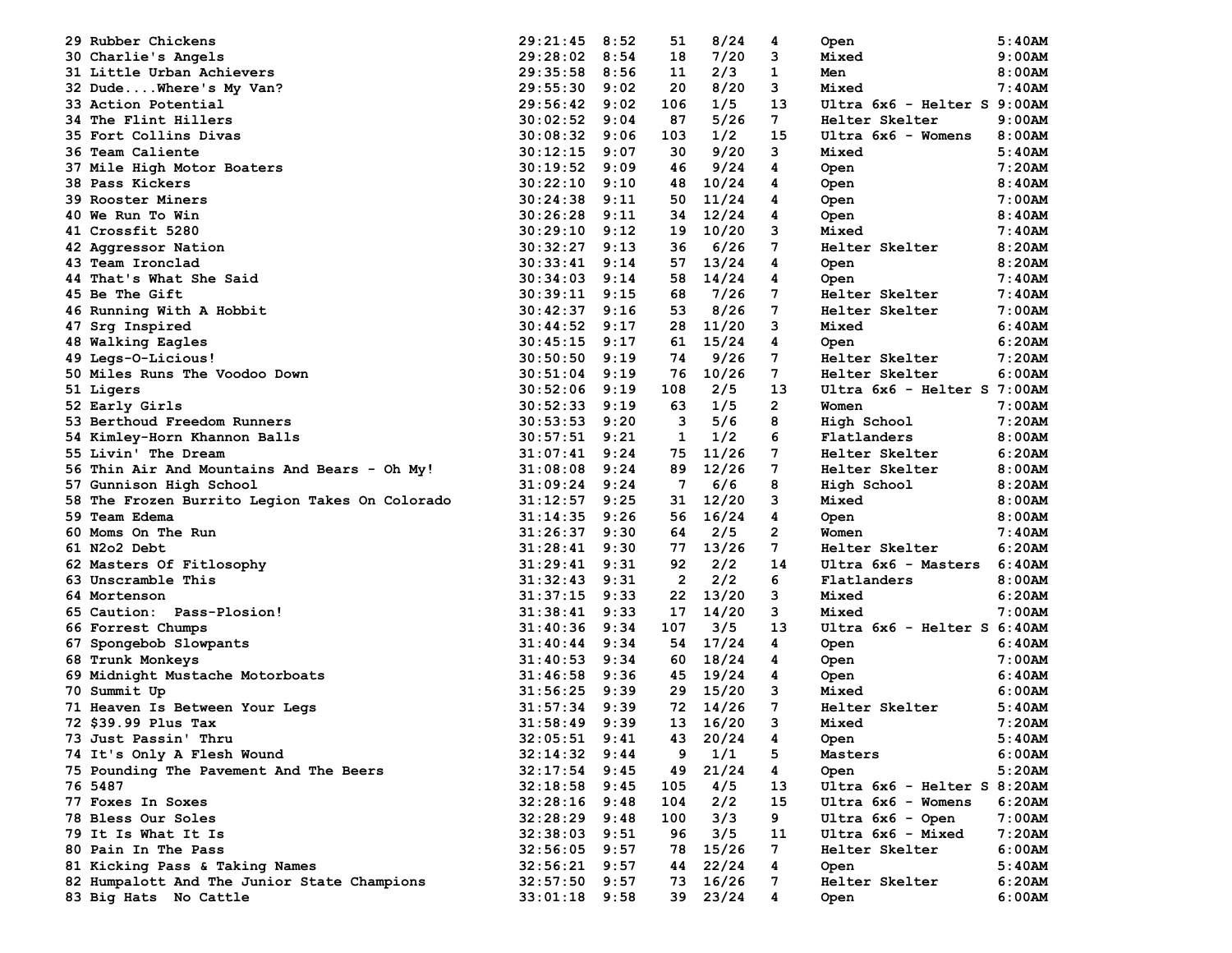| 84 Running 4 Broke                 | 33:02:42 9:59    |      | 84  | 17/26 | 7                     | Helter Skelter              | $6:40$ AM |
|------------------------------------|------------------|------|-----|-------|-----------------------|-----------------------------|-----------|
| 85 Takin' It Up The Pass           | 33:03:01         | 9:59 | 85  | 18/26 | 7                     | Helter Skelter              | 5:20AM    |
| 86 Drinkers With A Running Problem | 33:11:39 10:01   |      | 70  | 19/26 | 7                     | Helter Skelter              | 5:00AM    |
| 87 Beer Run                        | 33:12:14 10:01   |      | 15  | 17/20 | 3                     | Mixed                       | 5:40AM    |
| 88 Weapons Of Pass Destruction     | 33:18:20 10:03   |      | 113 | 1/1   | 16                    | Super Ultra (3-Perso 5:00AM |           |
| 89 Embrace The Suck                | 33:19:22 10:04   |      | 40  | 24/24 | 4                     | Open                        | 6:00AM    |
| 90 Puke N' Rally                   | 33:22:51 10:05   |      | 23  | 18/20 | 3                     | Mixed                       | 5:00AM    |
| 91 One Night Stand                 | 33:31:38 10:07   |      | 65  | 3/5   | $\mathbf{2}^{\prime}$ | Women                       | 6:20AM    |
| 92 More Cowbell                    | 33:32:25 10:08   |      | 109 | 5/5   | 13                    | Ultra 6x6 - Helter S 6:00AM |           |
| 93 Pretty Hot Doctors              | 33:33:17 10:08   |      | 80  | 20/26 | 7                     | Helter Skelter              | 5:20AM    |
| <b>94 We Will Run</b>              | 33:34:04 10:08   |      | 90  | 21/26 | 7                     | Helter Skelter              | 5:20AM    |
| 95 Quagmire                        | 33:57:22 10:15   |      | 81  | 22/26 | 7                     | Helter Skelter              | 5:20am    |
| 96 The Pipelayers                  | $33:58:44$ 10:15 |      | 12  | 3/3   | 1                     | Men                         | 6:00AM    |
| 97 Alaska Lady Runners             | 34:02:12 10:17   |      | 62  | 4/5   | $\overline{2}$        | Women                       | 6:40AM    |
| 98 Wild Wyoming Women              | 34:09:28 10:19   |      | 66  | 5/5   | $\overline{2}$        | Women                       | 5:40AM    |
| 99 Wy Wacs                         | 34:16:18 10:21   |      | 91  | 23/26 | 7                     | Helter Skelter              | 5:00AM    |
| 100 Whistle Pigs                   | 34:17:52 10:21   |      | 35  | 19/20 | 3                     | Mixed                       | 5:00AM    |
| 101 Passhoppers                    | 34:21:13 10:22   |      | 79  | 24/26 | 7                     | Helter Skelter              | 5:00AM    |
| 102 Team Gt                        | 34:31:00 10:25   |      | 97  | 4/5   | 11                    | Ultra 6x6 - Mixed           | 6:40AM    |
| 103 Comfortably Numb               | 34:57:24 10:33   |      | 69  | 25/26 | 7                     | Helter Skelter              | 5:40AM    |
| 104 Fools Rush In                  | 35:18:17 10:39   |      | 95  | 5/5   | 11                    | Ultra 6x6 - Mixed           | 5:20AM    |
| 105 Guns N Buns                    | $35:49:06$ 10:49 |      | 71  | 26/26 | 7                     | Helter Skelter              | 5:00AM    |
| 106 The Third Leg Is The Hardest   | 35:57:14 10:51   |      | 32  | 20/20 | 3                     | Mixed                       | 5:20AM    |
|                                    |                  |      |     |       |                       |                             |           |

## **RESULTS BY CATEGORY**

| TEAM CATEGORY:<br>MEN                          |                    |
|------------------------------------------------|--------------------|
| 1 Gorilla Warfare                              | $21:22:25$ 6:27    |
| 2 Little Urban Achievers                       | $29:35:58$ 8:56    |
| 3 The Pipelayers                               | $33:58:44$ 10:15   |
| TEAM CATEGORY: WOMEN                           |                    |
| 1 Early Girls                                  | $30:52:33$ $9:19$  |
| 2 Moms On The Run                              | $31:26:37$ 9:30    |
| 3 One Night Stand                              | $33:31:38$ 10:07   |
| 4 Alaska Lady Runners                          | $34:02:12$ 10:17   |
| 5 Wild Wyoming Women                           | 34:09:28 10:19     |
| TEAM CATEGORY: MIXED                           |                    |
| 1 Wash Park Running Club                       | $26:19:56$ 7:57    |
| 2 Ram Legends                                  | $27:08:27$ 8:12    |
| 3 Queso Caliente                               | $27:29:23$ 8:18    |
| 4 Red Hot Solepeppers                          | $27:40:32$ 8:21    |
| 5 Humming Hamsters                             | $28:56:46$ 8:44    |
| 6 10 Cm And Pushing                            | $29:03:51$ 8:47    |
| 7 Charlie's Angels                             | 29:28:02 8:54      |
| 8 DudeWhere's My Van?                          | $29:55:30$ $9:02$  |
| 9 Team Caliente                                | $30:12:15$ 9:07    |
| 10 Crossfit 5280                               | $30:29:10$ $9:12$  |
| 11 Srg Inspired                                | $30:44:52$ 9:17    |
| 12 The Frozen Burrito Legion Takes On Colorado | $31:12:57$ 9:25    |
| 13 Mortenson                                   | $31:37:15$ 9:33    |
| 14 Caution: Pass-Plosion!                      | $31:38:41$ 9:33    |
| 15 Summit Up                                   | $31:56:25$ 9:39    |
| 16 \$39.99 Plus Tax                            | $31:58:49$ 9:39    |
| 17 Beer Run                                    | $33:12:14$ 10:01   |
| 18 Puke N' Rally                               | $33:22:51$ $10:05$ |
| 19 Whistle Pigs                                | 34:17:52 10:21     |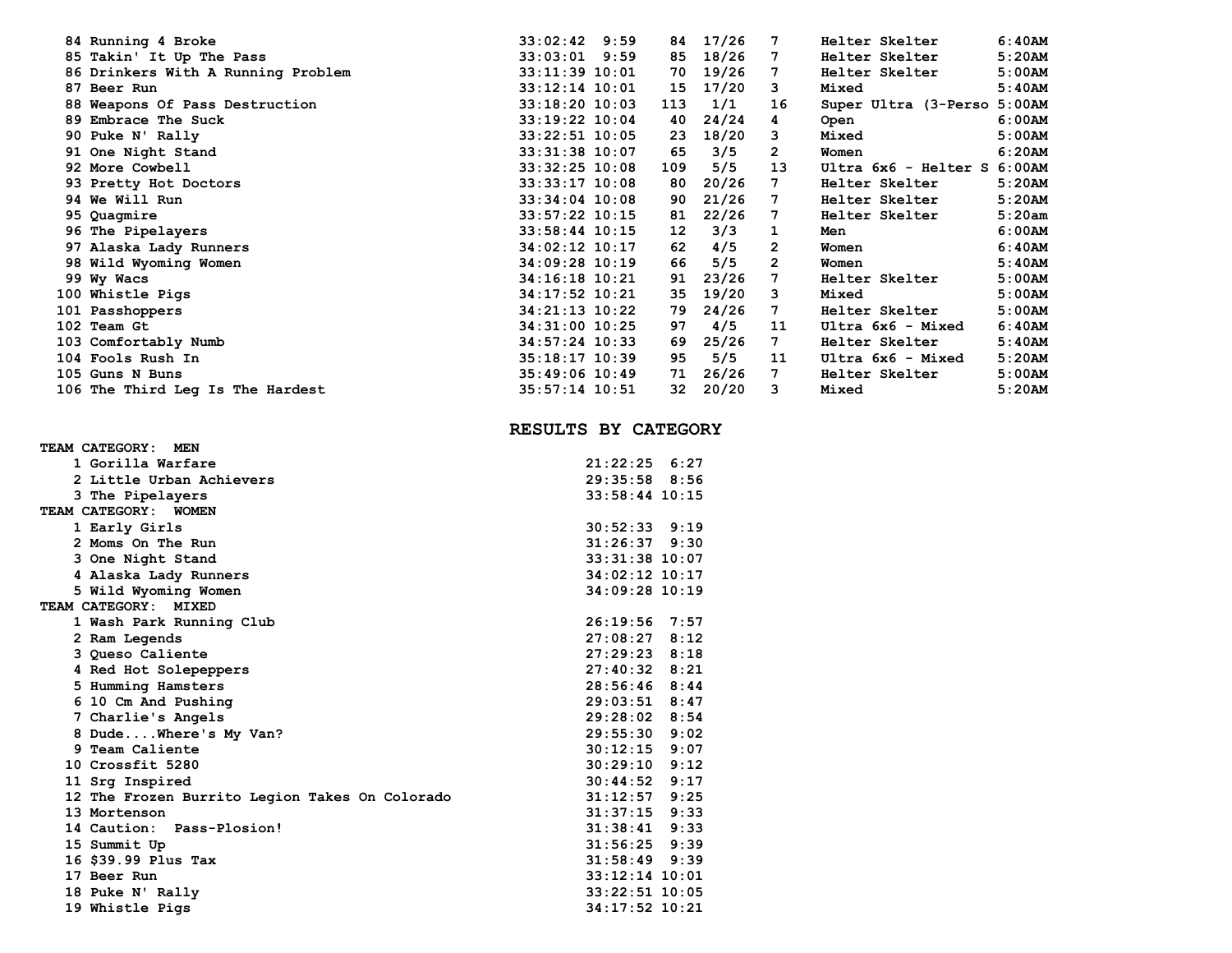| 20 The Third Leg Is The Hardest                         | $35:57:14$ 10:51                 |
|---------------------------------------------------------|----------------------------------|
| TEAM CATEGORY: OPEN                                     |                                  |
| 1 Ain't No Mountain High Enough                         | $24:18:52$ 7:21                  |
| 2 High Plains Harriers                                  | $25:25:45$ 7:41                  |
| 3 Milk Was A Bad Choice                                 | $27:41:23$ 8:22                  |
| 4 Runnin' W/o Defeat                                    | 28:20:32 8:33                    |
| 5 Evergreen Pirates                                     | 28:21:26 8:34                    |
| 6 Boston Stragglers                                     | 28:23:52 8:34                    |
| 7 Tight Butts & Sweaty Nuts (tbsn)                      | 28:43:11 8:40                    |
| 8 Rubber Chickens                                       | $29:21:45$ 8:52                  |
| 9 Mile High Motor Boaters                               | $30:19:52$ 9:09                  |
| 10 Pass Kickers                                         | $30:22:10$ 9:10                  |
| 11 Rooster Miners                                       | $30:24:38$ 9:11                  |
| 12 We Run To Win                                        | $30:26:28$ 9:11                  |
| 13 Team Ironclad                                        | $30:33:41$ $9:14$                |
| 14 That's What She Said                                 | $30:34:03$ 9:14                  |
| 15 Walking Eagles                                       | $30:45:15$ 9:17                  |
| 16 Team Edema                                           | $31:14:35$ 9:26                  |
|                                                         | $31:40:44$ 9:34                  |
| 17 Spongebob Slowpants<br>18 Trunk Monkeys              |                                  |
|                                                         | $31:40:53$ 9:34<br>31:46:58 9:36 |
| 19 Midnight Mustache Motorboats<br>20 Just Passin' Thru | $32:05:51$ 9:41                  |
|                                                         | $32:17:54$ 9:45                  |
| 21 Pounding The Pavement And The Beers                  |                                  |
| 22 Kicking Pass & Taking Names                          | $32:56:21$ 9:57                  |
| 23 Big Hats No Cattle                                   | $33:01:18$ 9:58                  |
| 24 Embrace The Suck                                     | 33:19:22 10:04                   |
| <b>TEAM CATEGORY: MASTERS</b>                           |                                  |
| 1 It's Only A Flesh Wound                               | $32:14:32$ 9:44                  |
| TEAM CATEGORY: FLATLANDERS                              |                                  |
| 1 Kimley-Horn Khannon Balls                             | $30:57:51$ $9:21$                |
| 2 Unscramble This                                       | $31:32:43$ $9:31$                |
| TEAM CATEGORY: HELTER SKELTER                           |                                  |
| 1 Team D.A.F.                                           | $22:47:34$ 6:53                  |
| 2 Run5280                                               | 25:33:27 7:43                    |
| 3 Barking Spiders (11 Guys And Shu)                     | 28:20:49 8:34                    |
| 4 Really Only One More Hill                             | 28:44:59 8:41                    |
| 5 The Flint Hillers                                     | $30:02:52$ 9:04                  |
| 6 Aggressor Nation                                      | $30:32:27$ 9:13                  |
| 7 Be The Gift                                           | $30:39:11$ $9:15$                |
| 8 Running With A Hobbit                                 | $30:42:37$ 9:16                  |
| 9 Legs-O-Licious!                                       | $30:50:50$ 9:19                  |
| 10 Miles Runs The Voodoo Down                           | $30:51:04$ 9:19                  |
| 11 Livin' The Dream                                     | $31:07:41$ 9:24                  |
| 12 Thin Air And Mountains And Bears - Oh My!            | 9:24<br>31:08:08                 |
| 13 N2o2 Debt                                            | 31:28:41<br>9:30                 |
| 14 Heaven Is Between Your Legs                          | $31:57:34$ 9:39                  |
| 15 Pain In The Pass                                     | $32:56:05$ 9:57                  |
| 16 Humpalott And The Junior State Champions             | $32:57:50$ 9:57                  |
| 17 Running 4 Broke                                      | $33:02:42$ 9:59                  |
| 18 Takin' It Up The Pass                                | $33:03:01$ 9:59                  |
| 19 Drinkers With A Running Problem                      | 33:11:39 10:01                   |
| 20 Pretty Hot Doctors                                   | 33:33:17 10:08                   |
| 21 We Will Run                                          | 33:34:04 10:08                   |
| 22 Quagmire                                             | $33:57:22$ 10:15                 |
| 23 Wy Wacs                                              | 34:16:18 10:21                   |